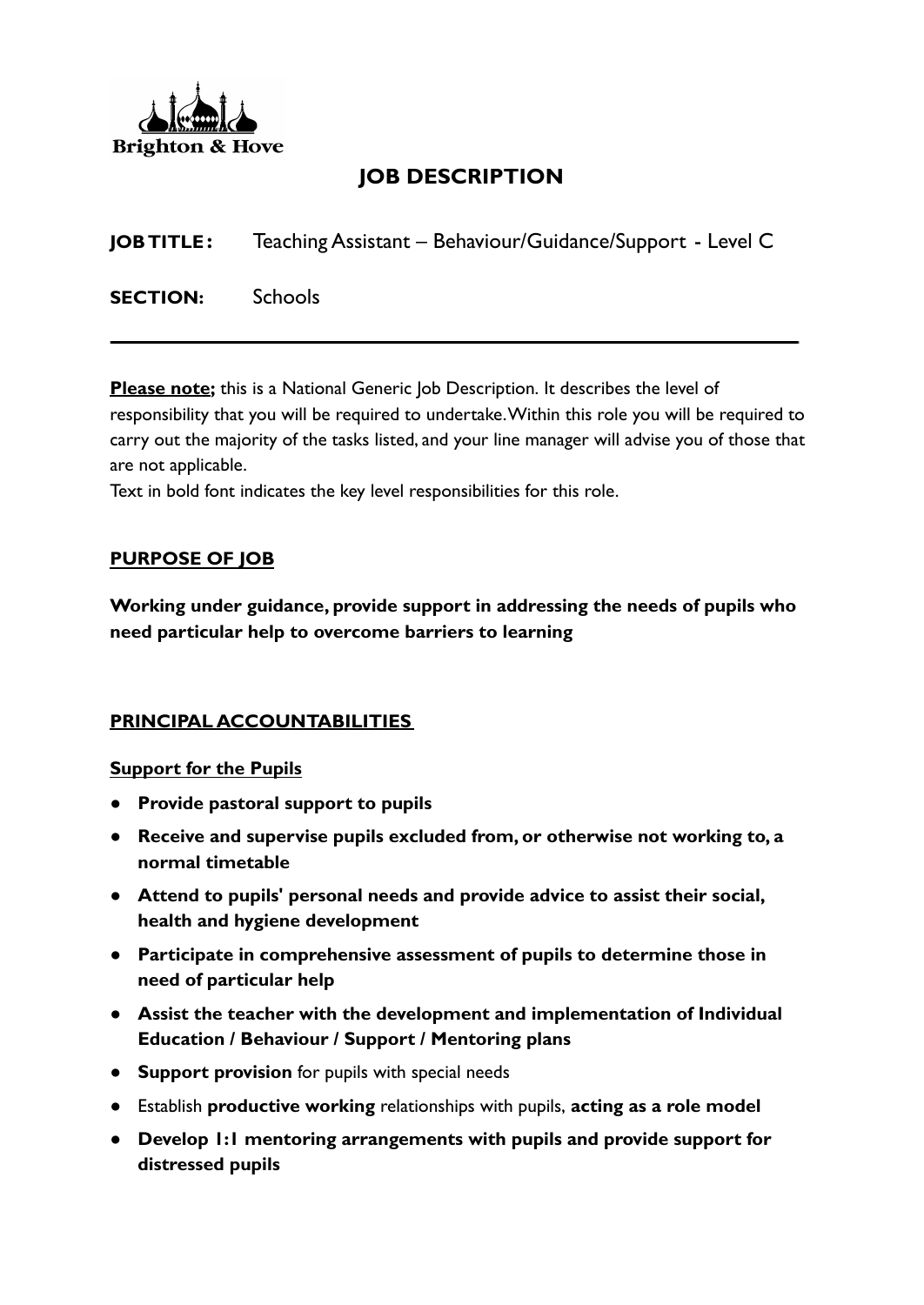- **Promote the speedy / effective transfer of pupils across phases / integration of those who have been absent**
- **Provide information and advice to enable pupils to make choices about their own learning / behaviour / attendance**
- **Challenge and motivate pupils, promote and reinforce self-esteem**

● Provide feedback to pupils in relation to progress, achievement, behaviour, attendance, etc. **Support for the Teacher**

- **Liaise with feeder schools and other relevant bodies to gather pupil information**
- Support pupils' access to learning using appropriate strategies, resources, etc.
- **Work with** other staff in planning, evaluating and adjusting learning activities as appropriate
- Monitor **and evaluate** pupils' responses and progress against action plans through observation and planned recording
- Provide **objective and accurate** feedback and reports as required, to other staff, on pupils' achievement, progress and other matters, **ensuring the availability of appropriate evidence**
- **Be responsible for** keeping and updating records as agreed with other staff, contributing to reviews of systems / records as requested
- **Assist in the development and implementation of appropriate behaviour management strategies**
- Establish constructive relationships with parents / carers, **exchanging information, facilitating their support for their child's attendance, access and learning and supporting home to school and community links**
- **Assist in the development, implementation and monitoring of systems relating to attendance and integration**
- Provide clerical / admin support e.g. **dealing with correspondence, compilation / analysis / reporting on attendance, exclusions, making phone calls, etc** .

### **Support for the Curriculum**

- **Implement** agreed learning activities / teaching programmes, adjusting activities according to pupil responses / needs
- **Be aware of and appreciate a range of activities, courses, organisations and individuals to provide support for pupils to broaden and enrich their learning**
- **Determine the need for,** prepare and use specialist equipment, plans and resources to support pupils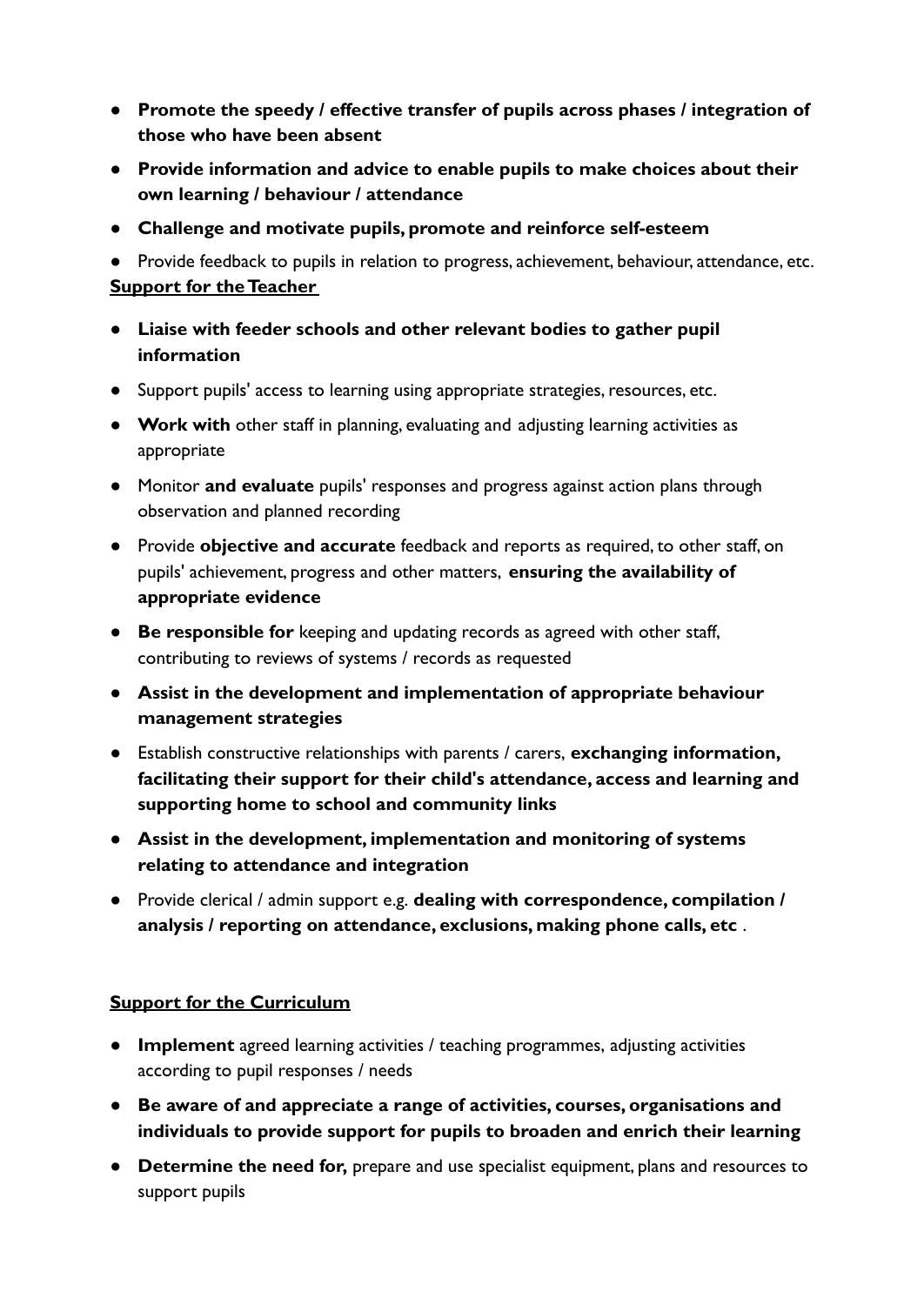### **Support for the School**

- Be aware of and comply with policies and procedures relating to child protection, health, safety and security, confidentiality and data protection, reporting all concerns to an appropriate person
- Be aware of and support difference and ensure all pupils have equal access to opportunities to learn and develop
- Contribute to the overall ethos / work / aims of the school
- **Establish constructive relationships and communicate with** other agencies / professionals, in liaison with the teacher, to support achievement and progress of pupils
- Attend and participate in regular meetings
- Participate in training and other learning activities and performance development as required
- **Recognise own strengths and areas of expertise and use these to advise and support others**
- **Assist in the supervision, training and development of staff**
- **Implement planned supervision of pupils out of school hours**
- **Supervise pupils** on visits, trips and out of school activities as required

The list of duties in the job description should not be regarded as exclusive or exhaustive. There will be other duties and requirements associated with your job and, in addition, as a term of your employment you may be required to undertake various other duties as may reasonably be required.

Your duties will be as set out in the above job description but please note that the Council reserves the right to update your job description, from time to time, to reflect changes in, or to, your job.

You will be consulted about any proposed changes.

Post Holder Name……………………………………………………………….

Post Holder Signature…………………………………………………………….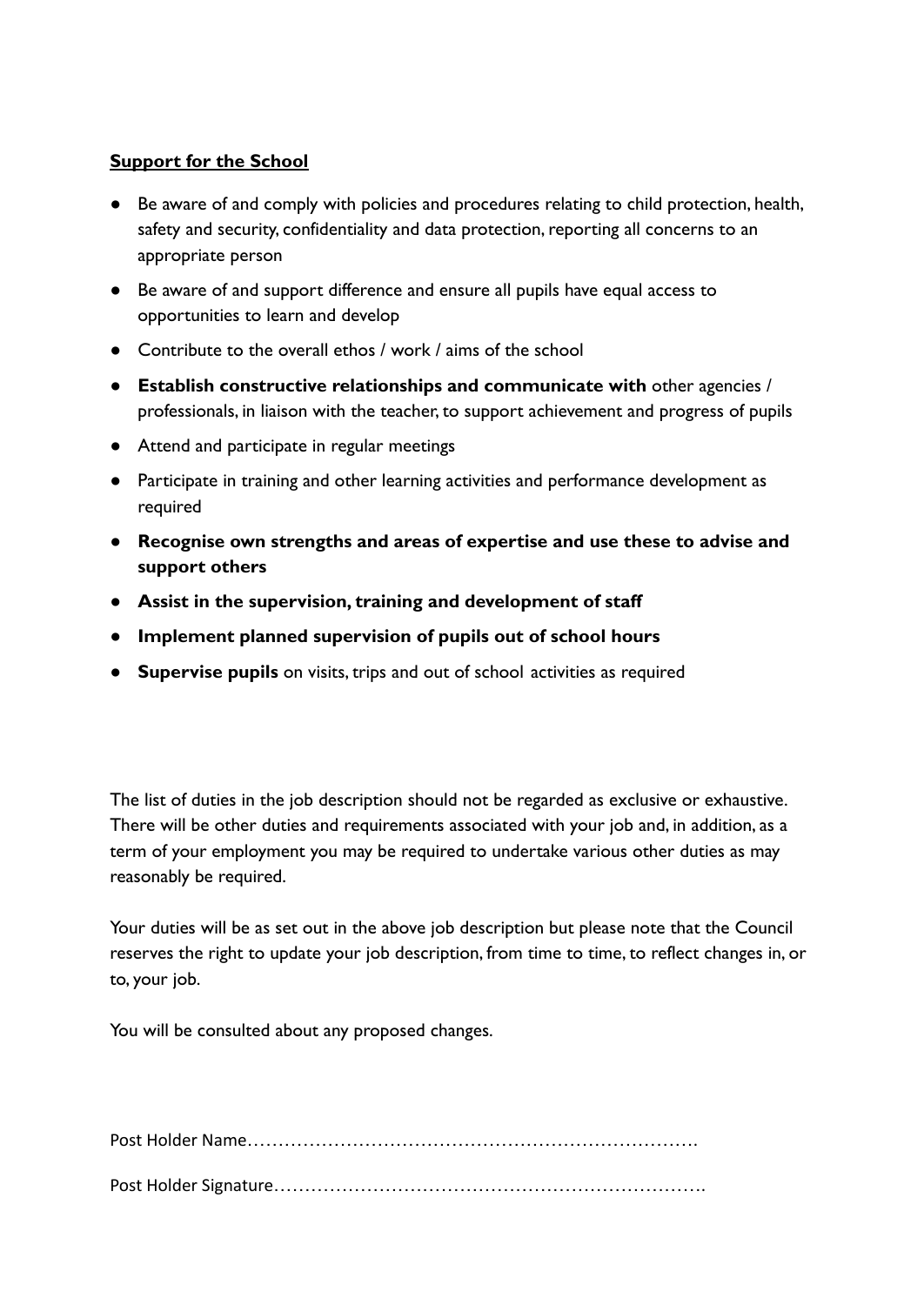Date………………………………………………………………………………

**Blatchington Mill School is committed to safeguarding our students and we expect all staff and volunteers to support this commitment**.

## PERSON SPECIFICATION

| <b>POST TITLE:</b> | Teaching Assistant - Behaviour, Guidance, Support Level C |  |
|--------------------|-----------------------------------------------------------|--|
|                    |                                                           |  |

#### **CRITERIA ESSENTIAL CRITERIA**

**Job Related Education and Qualifications and Knowledge**

- **NVQ 3 for Teaching Assistants or equivalent qualification or experience**
- **Full working knowledge of** relevant policies / codes of practice and awareness of relevant legislation
- **Working knowledge of** national curriculum and other basic learning programmes
- **Understanding of principles of** child development and learning processes and in particular, barriers to learning
- **Full understanding of the range of support services / providers**

#### **Experience** • Experience of working with children of relevant age